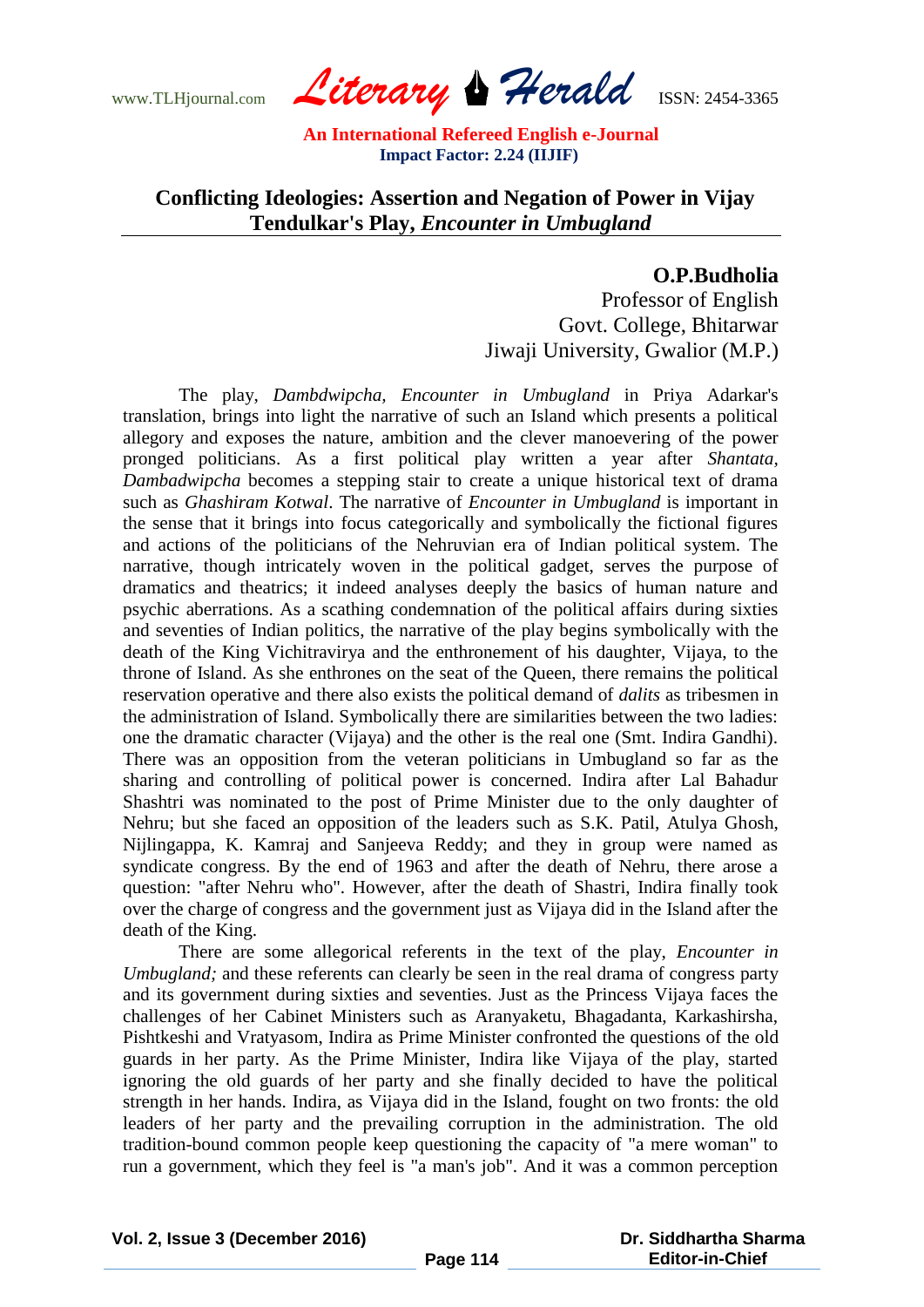www.TLHjournal.com *Literary Herald*ISSN: 2454-3365

that she dealt with the political affairs of the country "better than her father" (1) Tendulkar names the play in the original Marathi Language, *Dambadwipcha Mukabala,* which, in the analysis of Vijaya Mardhekar, signifies "a play on words" and she again truncates the connotation Dambdwipcha as Damb + dwipcha. She connotes in her analysis the Marathi meaning of the word with its phonetic transcription and the articulation of the sound. *Damba* becomes "*Dambh*" *which means "hypocrisy"* and the analysis of the word "*Dambh"* in Hindi with its articulation will be egoism, too. Thus the entire structural properties of the play seemingly appear around hypocrisy, smugness and egoistic reflections.

The play of Umbugland, written after *Santata,* brings into focus the political realities. In fact, the Island metaphorically presents the political, social and economic conditions of India and the performing qualities of a play by which the audience/reader can judge and realize the basic instincts of human being, especially the power pronged conditions of human mind. As is the case with dramatic narratives of Tendulkar, the play *Encounter in Umbugland* as a semblable and semiotic text carries on its structure in three acts with multiple scenic representations. Act first without any scene opens with an introduction of the dramatic personae. The King Vichitravirya with his only daughter has an experienced group of statesmen as Ministers. The two "pen-bearers" along with Prannarayan serve the purpose of the dramatic and the theatrical devices such as *Sutradhara* and the chorus. The character of Prannarayan is unique both as an attendant and as an analyst though he is neither a man nor a woman but represents the third gender or a political eunuch. He, as an attendant of Vijaya acts as the person who defines each and every political action not only of Vijaya, but of the Cabinet too. Even the speech of Prannarayan forcefully describes the occasion of Vichtravirya's sixtieth birthday. Prannarayan, on such an auspicious occasion, at the instance of an experienced statesman reveals the three kinds of truth: conventional truth, diplomatic truth and the real truth. This he does in order to work out the political manoeuvering that has to take place in the Island after the death of the King. With the ceremonial announcement of Prannarayan the ceremony of birth day begins. There comes the shout of the audience in the theatric manner: Long live King *Vichitravirya* with the blowing of trumpets and horns. With dramatic and theatric effects, the presence of the two men as 'pen bearers' on the stage creates a living scene of theatricality as they bang their pens on the ground thrice. The song of these two men as chorus carries on the audience the convincing of the future events and actions of the narrative of the drama. According to their communication, the sixtieth birthday of the King is marked for each thing with the number sixty, because the number of sixty denotes the passing off a duration of sixty years.

Since the role or the presence of Prannarayan as a political eunuch or a character of transgender is so important for the movement and vision in the play as the dramatist himself defines his importance in the palace and for the encounter of Umbugland; it is Prannarayan who defines himself and justifies his person and personality before the audience:

*During the King's reign, I have lived as a member of the harem. For I am of the erthird sex of man. People such as I am in the service of the Princess Vijaya, the only daughter of His Majesty.* (3)

In context to the discussion the dramatist uses the democratic pattern of Island. Therefore, the oft recurring terms such as democracy and the only daughter of the King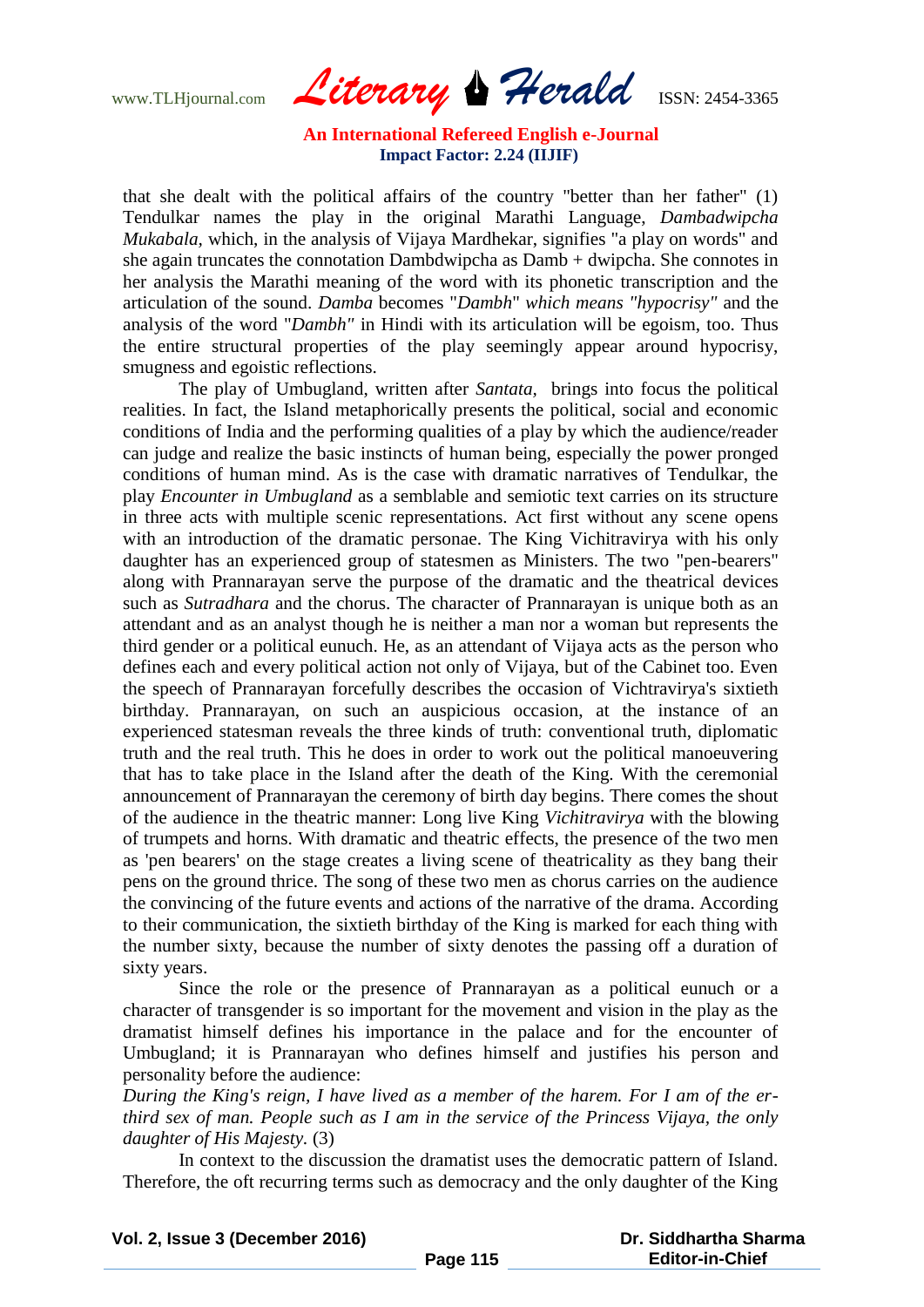www.TLHjournal.com *Literary Herald*ISSN: 2454-3365

represent allegorically the similarities of the Princess Vijaya and the only daughter of Nehru, Indira Gandhi but the political system, differentiating between the King and the prime Minister, creates apparent contradictions in the two systems. It means that the play, though based symbolically on a particular political system, brings into light some dramatic and theatric elements which are to be studied in context to dramatic narrative.

The dialoguing process first between Prannarayan and Vijaya and then between Vijaya and the cabinet brings into being the subtle points of the active politics, snobbery and sycophancy in relational values. The dialogues, taking place between Prannarayan and Vijaya exhibit the feudalistic nature of the King at his sixtieth anniversary. Amidst these political hobnobbing, one sees in the text of the drama the hatchings of a young girl against the existing system of Island. Here is Vijaya who replies Prannarayan the interiority of her proposition: "If I had wings, I would have left them ages ago-gone sofar away I wouldn't know how to return" (*Encounter* 271) Apart from the dishonestly mechanized form of power politics, here one sees a young lady who thinks of her own way to set the system upside down-a dramatic devise to convey a message in general. She cognizes her own thought process relating to the rites, rituals and the customs of the royal family. Prannarayan persuades her to be the part of the ceremony, but Vijaya out of her own cognizance refuses to go to the ritual of birth day. She also brings into light the cruelty of his father when she asks Prannarayan "Why are you not cruel, like father" (271) The bolting down of the arguments create a new scene for the theatrical reflection; and this set up of the scene on the stage acquaints the audience about the presence of the members of Cabinet such as Vratyasom, Bhagadanta, Karkashirsha and Pishtakeshi. The major artifact that goes inside the memory lane of the audience/readers is the behavioral stimulus of these statesmen. Situationally the question is : how the method of sycophancy works in their acts, and how they react and make an effort to seize the power when they hold any such opportunity. Karkashirsha remarks openly about the existing dishonesty in the offices and the corruption in the political system; and Vratyasom charges him of slanderous accusations: all the ministers / statesmen " are partners in a most profitable game of "skull duggery" (*Encounter:* 273) The dialogues, before the arrival of the King on the stage, among the ministers work out the rotten and corrupt conditions in the administration.

The arrival of the King on the stage create a new scene by which the reader experiences such slogans that accomplish the customary tradition of a King. The King as a representative of God on earth with his infallible and inerrant wisdom reflects the monarchical system of the government, while there one sees the democratic pattern in Island. The decrepit and the frail body of the King is visible to the audience. He, however, thinks of his longevity: "the Island badly needs our leadership for at least another fifty years" (*Encounter*, 277)

The dialoguing process between the King and his Ministers is dramatized theatrically in the sense that the various characters from their inside are revealed for their inner tendencies and behavioural instincts. The King talks of the decentralization of the powers, but he, however, experiences sullen and gloomy ambience due to his inactive and negative thought process. In his conversation, the King begins to articulate the words in methodical manner which shows the situational and the contextual realities of the occasion. The prosaic sentences become poetical expression for the negation and assertion of the political powers in the speech acts of the King: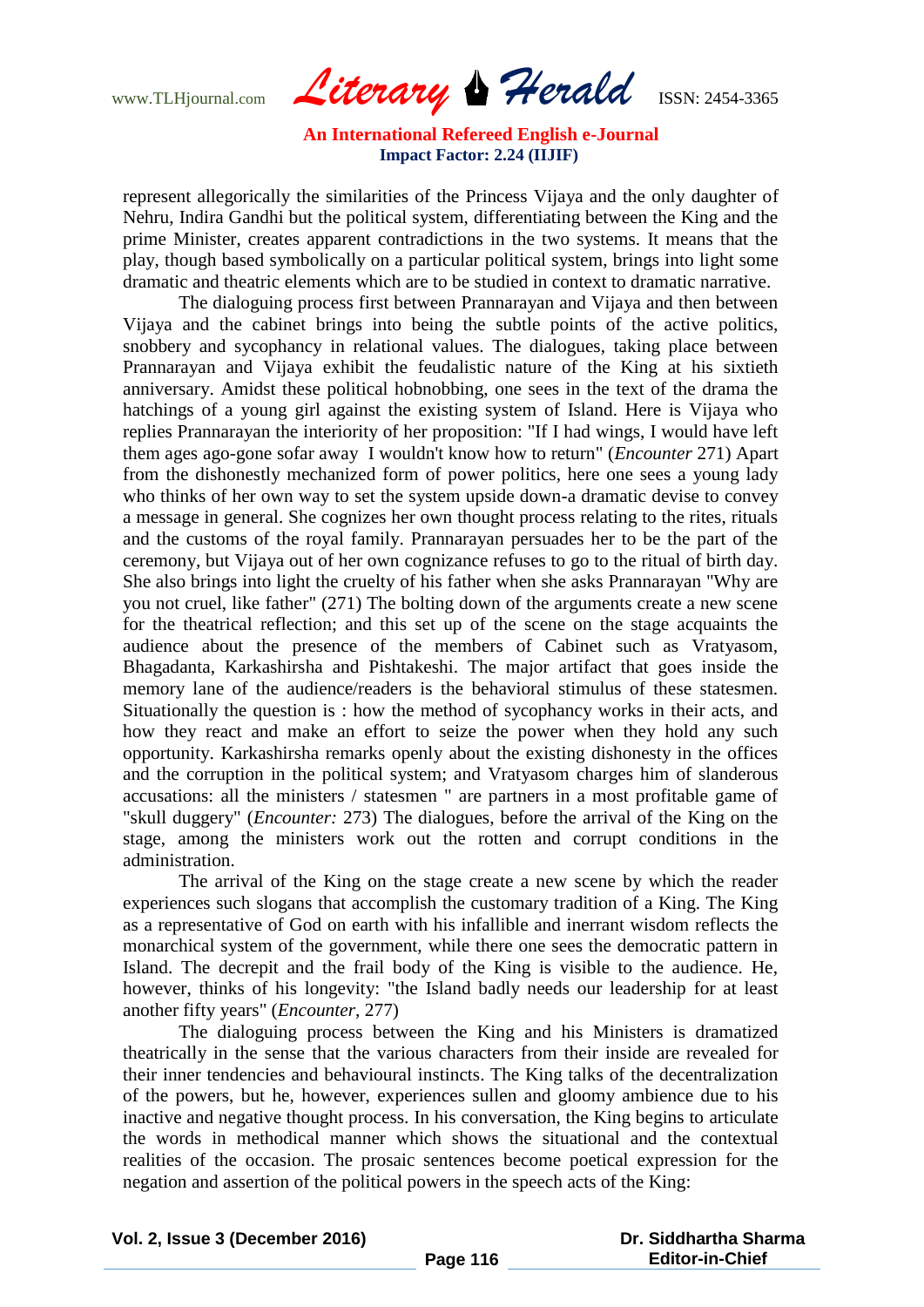www.TLHjournal.com *Literary Herald*ISSN: 2454-3365

*Power seems more important to you than duty! Selfish designs have replaced service! Have this Island's three fathers of the Nation, four creators of our Era, Six divine Incarnation and Twenty-Five Martrys taught you only this? Power! What is Power!... Powers is a crown of thorns. Power is a sword hanging over you! Power is the bread you eat at the stake! Power means responsibility! Power means problems and painful decisions. There is no headache like power. There is no trouble like power, we are always saying that we would not wish even our enemies to be punished with power (Encounter: 279)*

The first part of the King's address is self-authenticated knowledge, for there is a shuffling gait between the execution of the powers and the creation of a discourse about them. The desire to take hold of power is an innate instinct of the being. Power without restraints corrupts man and generates in him ego by which he tries to pursue the things which are the parts of other, creating the sense of elite and others. The King ostentatiously strengthens the fact that the cognizance demanded by the selfish motifs keeps one away from the real issues of life. The man in powers is preoccupied with the selfish content, it creates in him a condition of beinglessness, self-obligation and despairingly acquired ideologies of human values. These are the objects which will create an encounter between Vijaya as the Queen and the cabinet in the future course of the structural design. The King once again reminds the ministers of his cabinet about the sacrifices of the father of nation, the great men and the martyrs who have implanted and watered the seeds of democracy and development. He thus brings the most vital part of power politics into being by the statement that the sense of power, if not taken with equilibrium, causes man to become immoral and destroys finally his existence more calamitously than the effect of poison itself. The sixty years he dedicated to the development of umbugite people forces him to teach seemingly the lesson of honesty, principle and the sincerity in public life; he is ready to abdicate the power and shows a disposition to become a hermit, wandering by the side of mountains and the rivers in the forest. He at the same time reveals his power ordained interiority by accepting the fact that the people of Umbugland will not free him. He thus imparts a political discourse before his Ministers:

*Vratyasom, Bhagadanta, Karkashirsha and Pishtakeshi, Arnyaketu serve the people and let us do the ruling. Serve them with greater honesty and integrity taking greater pains, allowing no family considerations to enter your minds. And remember this: We receive intelligence on all matters. Go, serve the people with new vigour (Encounter: 279).*

The King here induces the two particular attributes to the ruling class: service of the people with honesty and sincerely and no inclusion to nepotistic ideologies in the administration of the Island. The prevailing mode of corruption, dishonesty and nepotism refers to literary allusions for showing metaphorically the political situations of India during sixties and seventies. He warns Arnyaketu to be aware of the Janus faced politicians and advises him to remain with him: "It was with a definite aim that we took an inexperienced man like you into our cabinet" (*Encounter*: 280). This also brings two major characteristics of the King as a ruler: that he chooses a man who follows him without any argument; and that he does not rely on the members of his cabinet. The King at the same time is worried about his only daughter. To him, she still exhibits the inchoative stages in her growth and appears "a little childish and halfwitted manner" (281). As a decrepit and old father, he thinks of her future. The King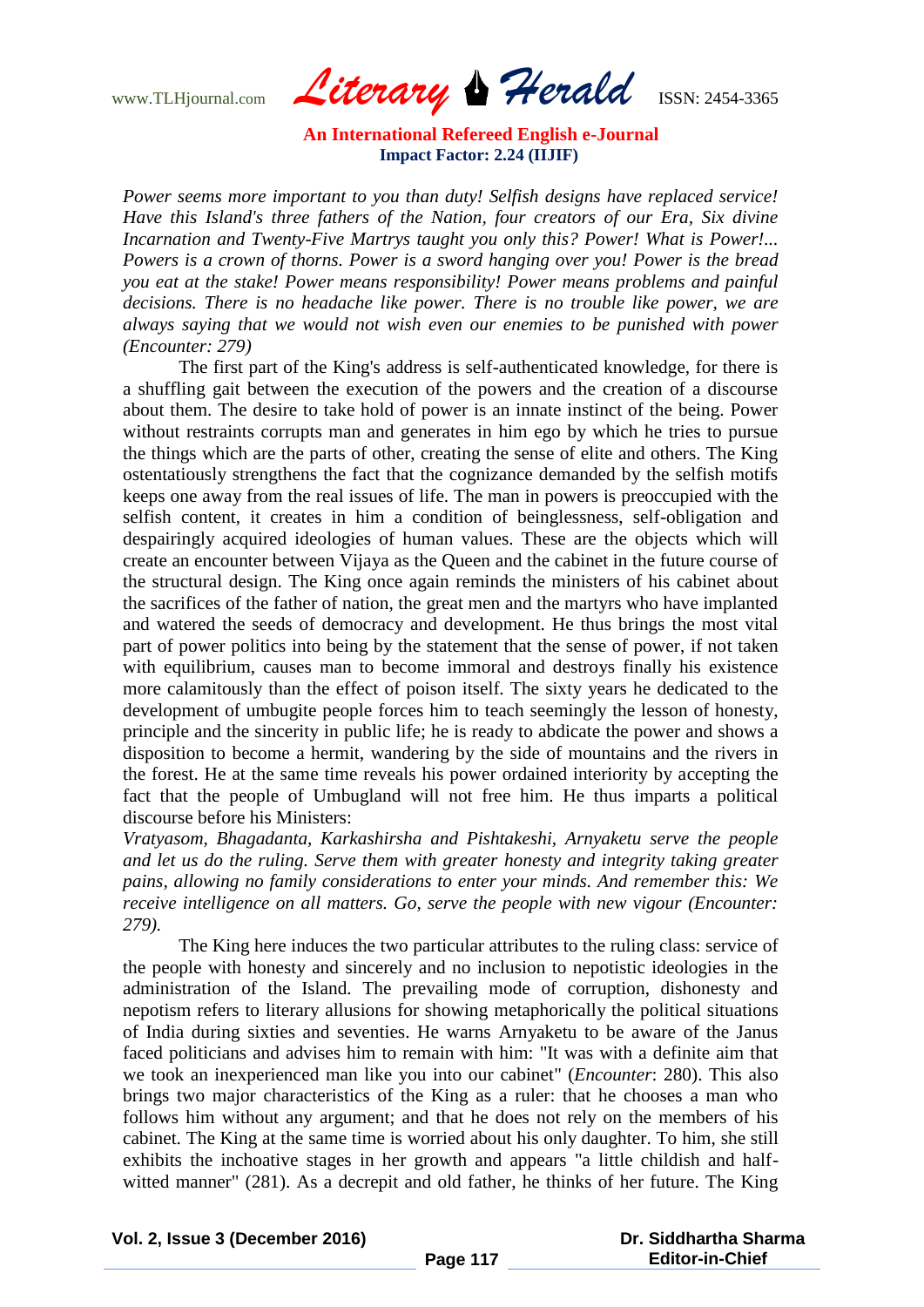www.TLHjournal.com *Literary Herald*ISSN: 2454-3365

remarks about her person when she does not turn up in the ceremony in spite of his invitation:

*This daughter of ours is a real problem for us. She is not small. But in the understanding, she is a complete naught. A real worry for us! Of course the fact that we do not have time to worry is a different matter, (Encounter: 281)*

All of a sudden, the painter who was painting the portrait of the King informs the ministers about the sudden death of the King; and in the continuities of the dramatic action, the two "pen-bearers" as chorus sum up theatrically the administration and the behavioural attitude of the King:

*Self was his only consideration! His love for the country, a mere fabrication! He made puppets of cabinet men. He made a cake of the government of democracy he made a noise (Encounter: 283)*

The chorus as *Sutradhara* brings into light the apparent contradiction in personality of the King such as his selfish motifs, his democratic feudalism and the execution of his autocratic rules as a ruler; he represents the sensibility of oneness with no alternative for the formation of the government: "Either the King, or rank confusion| one tradition, one incarnation| The King is the administration (Encounter: 283). After his death, there arose a question; who after him? And this question too brought a split in congress; and some veteran leaders formed the syndicate congress against the policies of Indira Gandhi. However, the structure of the play rotates first around the illcounselling of the Ministers in order to be the head of Island and then the enthronement of the King's only daughter, Vijaya who holds finally the queenship of the Island. Vijay Tendulkar as avant garde dramatist allows for growth of the characters and lets them define the inner traits of their individualities. The cabinet Ministers, as is the case with the politicians, hired the supporters against the policies of the princess, Vijaya. The dramatist uses the theatrical mechanism when he introduces the Kadamba tribe to the audience. There was a fierce riot in the North and the tribesmen stood against the policies of the government; the revolt so spread as the tribesmen took over the possession of some military outposts.

The narrative related to the dramatization of the Kadamba tribe brings forth the post colonial hegemony that witnesses an existing space between the elite and the common men of the political system in Island. The referential allusions of the tribesmen as aboriginals of the Island link the text with context. The statesmen do not understand their basic problems and they begin to suppress their voice through military force. Amidst these clumsy and maladroit noises, the chant of chorus is heard on the stage and the essence of the chorus lies in revealing the rascality and roguishness of the Ministers. Vijaya, the only daughter of the King and as the future ruler of the Island, comes on the stage with Prannarayan.

The introduction of Vijaya is also theatrical because she has been inside her apartment, preparing speech for her enthronement as the queen of Island. Prannarayan is with her and he reminds her the day for swearing-in-ceremony; and she too appears fully prepared for the coronation regalia. The dialogues articulated by Prannarayan become the text of a statesman. When Vijaya wants to know the distinction between the two oaths: the oath in the coronation and the oath in the court, Prannarayan comments on her question; and his comment becomes a wonderful example of the dramatic wit: *Promises in love and promises in court are of different species.... Promises in love are made unrestrainedly and have to be kept through restraint, and are usually broken*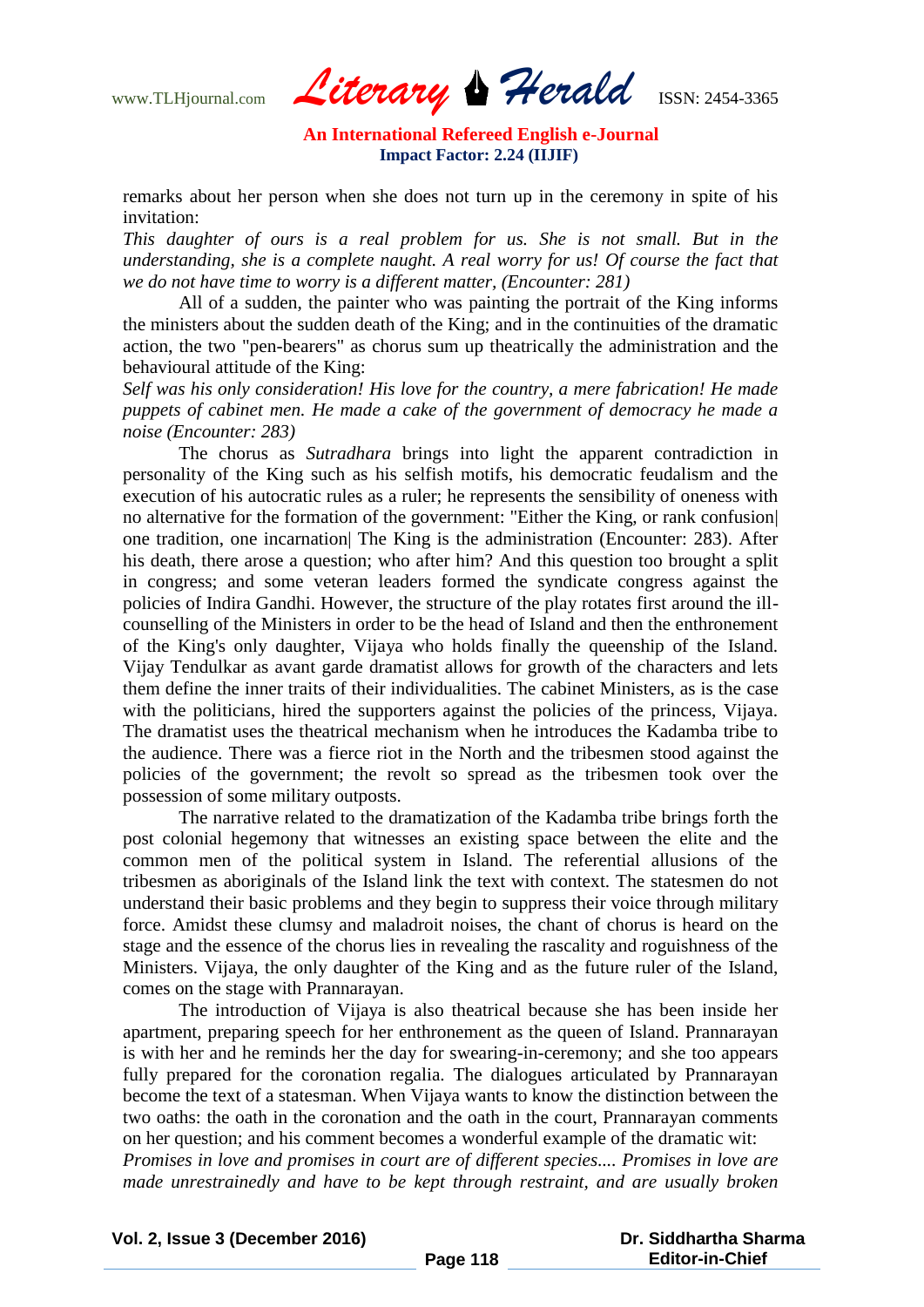www.TLHjournal.com *Literary Herald*ISSN: 2454-3365

*unrestrainedly.... Love's promises are made in secret and have to be kept publicly. Political promises are made publicly, but usually have no witness but history when they are broken. (Encounter: 295).*

There exists a unique relationship between Prannarayan and the princess, Vijaya. It is he who informs the audience about her early life. As a very small baby, she lost her mother; and her father failed to cognize her with the great tradition of his family, for he was the father of all Umbugland. She appears haughty and immature when she desires that the legs of the throne should be cut, because she feels uncomfortable to sit on the throne. It appears in the beginning that she is self-made and self-willed character and as a self-willed character, she often invites the difficult and uneven situation in the ceremony of her enthronement (*"Pratham grase makshita patah"*. *Encounter:*296) As a self-willed person, she questions the validity of the rites and rituals. Prannarayan makes her understand that these rites and customs are the unwritten part of the history. In her reply, she raises a question: "who wrote history" The unauthicated and unratified folios of history tease her brain and she negates even the rules set by her ancestors with an assertion, "I'am going to start new custom" (297) of playing hopscotch instead of sitting always seriously in the mood of an administrator. It becomes obvious that Princess Vijaya is not a puppet as a ruler, but she has her own voice to manage the affairs of the Island. She ignores the emergency meeting, meant for the tribal men and begins to play hopscotch with Prannarayan.

The meeting is set and the ministers turn up in the meeting. Prannarayan acts as the attendant and the advisor to Vijaya in this meeting and on other such occasions. As an innocent young girl, Vijaya tells the ministers the entire history of her family. On the advice of the ministers, she signed the papers as the queen for the release of 51 prisoners on the occasion of her coronation. With the duplicitous representation, they are very high of the queen and the deceased King, but they carry on portentous plot against the queen ("We must make allowances for her youthful inexperience" (305), Vratyasom suggests her to root out the "treasonous elements" (305) from the Island. There are three decrees to be signed by the queen; and Vratyasom demands in the third decree for the increase of the powers of the cabinet. Prannayam as an attendant to the queen finds himself as "an onlooker" in the affairs of the Island and remains "a bird on a boat of life"(*Encounter:*306). Vijaya in her perplexing moment shares her thoughts with him; she accepts the encirclement of many beasts around her. Vijaya, in addition to the mischievous acts of the ministers, smells even the danger from the ghost of her father. She says to Prannarayan when she was lying in his lap for momentary relax from the nonplussed situation of Island:

*I am very tired. I'm just exhausted; I feel as if it's only here I can relax unafraid. All the rest is dense forest. All around me gathered beasts of prey. Above me a terrifying ghost is laughing aloud... the ghost of my father. Prannarayan, I'm scared! (Encounter: 307)*

The dialogues between Prannarayan and Vijaya show the inner strife that goes inside her mind. The mental conditions of Vijaya is followed with the connotations such as tiredness and exhaustedness which bring forth the frustrating conditions of Vijaya. She feels the inner needs and the pressure of the drives due to the conditions of the prevailing corruption and violence in the Island. Since the rhythm of metabolism continually throws her organic structure into disequilibrium, frustrations are produced in her body and mind; and she thus requires effort and activity that can restore her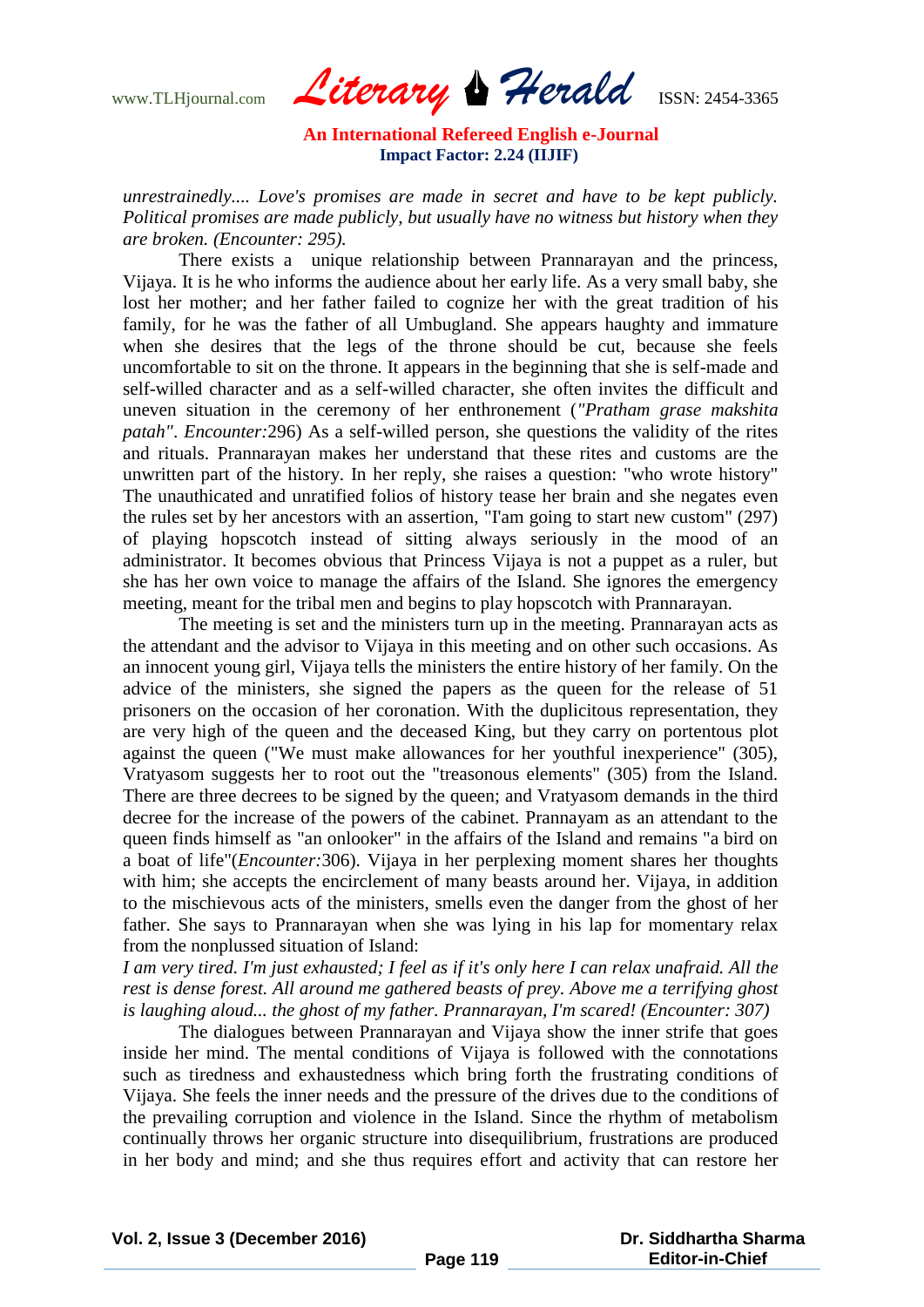www.TLHjournal.com *Literary Herald*ISSN: 2454-3365

perplexing nerves of the mind. Thus, she raises so many questions before Prannarayan and, he so replies her questions that they might soothe her:

*Even in the densest forest butterflies flutter, deer run, birds build their nests....From dead matter there constantly arises a new creation. The force that creates, protects, and makes to grow, reaches its influence even to the forest.... To absorb strength from that bright light and endure through the night of ghosts; that is the law of the forest. Night follows day; a new, light-filled day follows night. This is the forest's daily truth. In the forest, each one is the devoured, and each the devourer. He who is hunted, if he escapes and lives, becomes the hunter. "No one is forever the conqueror, or forever the conquered. The forest is paramount... and so is this peaceful sleep that takes away all sorrows and care (Encounter: 307)*

Prannarayan as a philosopher and as an anthropological psychologist, defines the movement of the world as the forest and the cyclicity of time as the test of human sufferings and happiness. With these thoughts he is lost in nothingness; and the connotations he uttered in the extract create the sense of dramaturgy which makes this play something more than a mere political allegory, though it carries the contents of power politics in its structure.

The main prospects in act II, unlike the first one, are divided into the multiple scenes in order to work out the details of the theatrical devices related to the performing art. The audience observe the darkness on the stage; the curtain is raised in the theatrical manner. And there comes the change of the scene with the reporting of the two "pen-bearers". Vijaya comes to the stage and she waves her hand to salute the imaginary populace, waiting for her outside the palace. There are two kinds of cognitive processes: easy and strained cognitive processes that create the perception outside. Vijaya with the cognition of her father's political culture stopped her car before the theatrical crowd of Kadamba tribe. Her cabinet Ministers, regard it as her irrational and inexperienced action, for the violent tribe might attack her. And, moreover, they perceive this act of the Queen extremely dangerous and "an open invitation to the savageries of that tribe" (Encounter:310) For a long time, the oppression and suppression of the tribe remained in practice and the Kadambas were treated as 'other', and as the marginalized subjects; they were hardly given an opportunity to be the part of the main stream due to political hegemony. With gender distinction and tomfoolery, they try to bring into light the weaknesses of Vijaya as a woman. Karkashersha thinks about her thus:

*I regard a woman who feels that making an exhibition of herself is more important than matters of state as - woman thought she may be - a hundred times, a thousand times too contemptible for words (Encounter: 512)*

With a secret intrigue and a graphic design to operate evils against her, they began to drum out her position as the head of Island. They plan to show her a blustering idea of their strength for erasing her existence ("*We must extinguish her totally*" (*Encounter*: 313)

There comes dramatically a change of the scene in which the audience see the presence of the two men discussing the controlled price index, the productivity of agricultural land, the fight with the malaria and the reduction in the mortality rate for tending to give in Island the prevailing social and political impressions. Amidst these conditions, Vijaya has been shown, sitting all alone. As a psychologist, she realizes some noticeable changes with full confidence in her attitude and behaviour. With her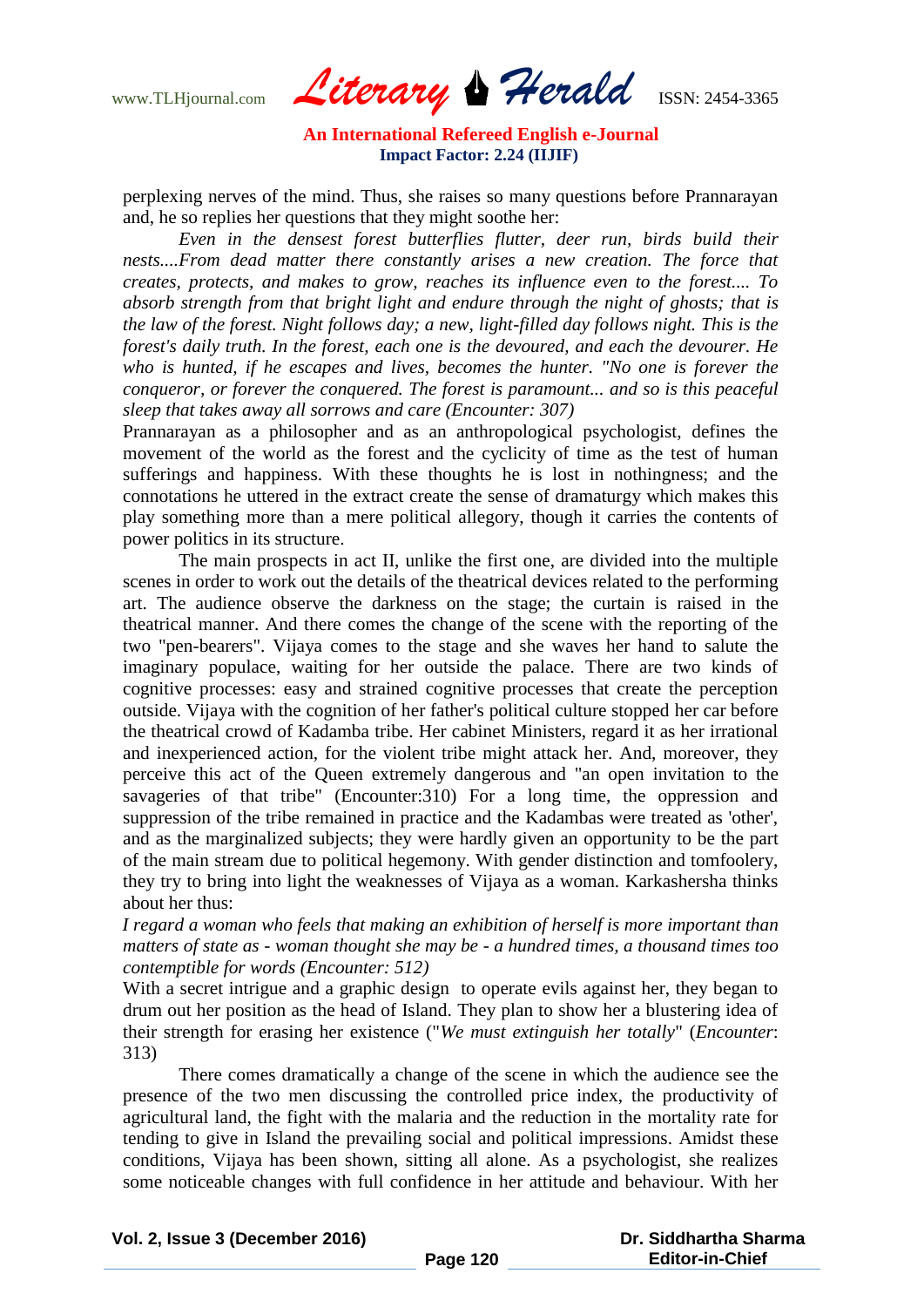www.TLHjournal.com *Literary Herald*ISSN: 2454-3365

intuitive thinking and heuristic motifs, she by her confidence level thinks of removing the cultural stereotypes of the professional politics in the Island; she now thinks of elevating the conditions of Kadamba tribe, the neglected group of the aboriginals in the Island. She as a matured politician analyses causative norms and the generative force behind the rebellion of the Kadamba tribe and finds finally the economic backwardness as the nuclei for their exclusion from the plurality of the administration. The authorities in power have exploited them for their narrow objectives. She perceives an unbending will in the tribesmen; she also blames her father who "totally ignored its misery. Opportunists grew rich by exploiting this tribe" (*Encounter*:315). On the instance of a humanitarian thinker, she analyses, the poverty of the tribesmen in spite of their 20% population in the Island. The economic exploitation, social disparities and the execution of binary in state policies made these tribal men rebel against the government. The Queen through her political and social cognition made the Ministers think objectively about the predicament and extremely distressing conditions of the tribesmen; and she determines thus to uplift their wretched and ill-fated conditions. As a humanitarian, she observes that" they are just skin and bone, their bellies have sunk against their spines, they don't have enough clothes to cover themselves" (*Encounter*: 316)

As a political head of the Island she undergoes the realization of her social and emotional cognition by which she perceives the persistent causes of pain, distress and self-affliction in the behaviour of these tribesmen. The naked children of Kadamba tribe formed in her mind an image of their economic sufferings with self-respect. She confesses her psychic turmoil to see the miserable and execrable conditions. She says to Prannarayan that to wage war for the suppression and to let down their rebellion emotionally is nothing but to keep them away from the plurality of society and to treat them as other in providing them the political mileages, and to support the unhealthy and inhuman practices in the administration. She realizes that these tribes men are so selfrespecting as they can embrace death instead of bowing before the injustices. Therefore, princess Vijaya informs her attendant, Prannarayan, that she decides to uplift the standard of these tribesmen; she also determines to restore them to a life of self-reliance and self-dignity. This way, she is sure that she will win their love; and it will also be an end of their rebellion:

*Prannarayan, it is something amazing, something priceless! I stayed with them, but they didn't ask any thing of me. They come instead. They made me take as if they were the Kings and I the suppliant. I was tortured by their misery; my eyes swam with tears. But their eyes didn't blink for a second. Prannaryan, I am going to save the glory of Island. I am going to cherish it. Going to give it the right to live life of respect (Encounter: 316)*

A space of graphic detail is being sketched between the political hegemony and the rights of the tribal men. This is the space that becomes causative for the encounter between the tribesman and the ruling class.

Prannayayan as an attendant of the queen, Vijaya, becomes a central character, for he apart from an attendant becomes her adviser, too. In his dialogues with Vijaya he unveils the secrets of his life. He confesses before her that he is neither a man nor a woman but a transgender (eunuch). With the sentiments of manic-depressive condition, he accepts the inhumanities he underwent in his personal life: "I was selected for employment as a eunuch in my early childhood and was castrated on purposes, (*Encounter*: 317) He thus defines his personality and injustice he met with the society.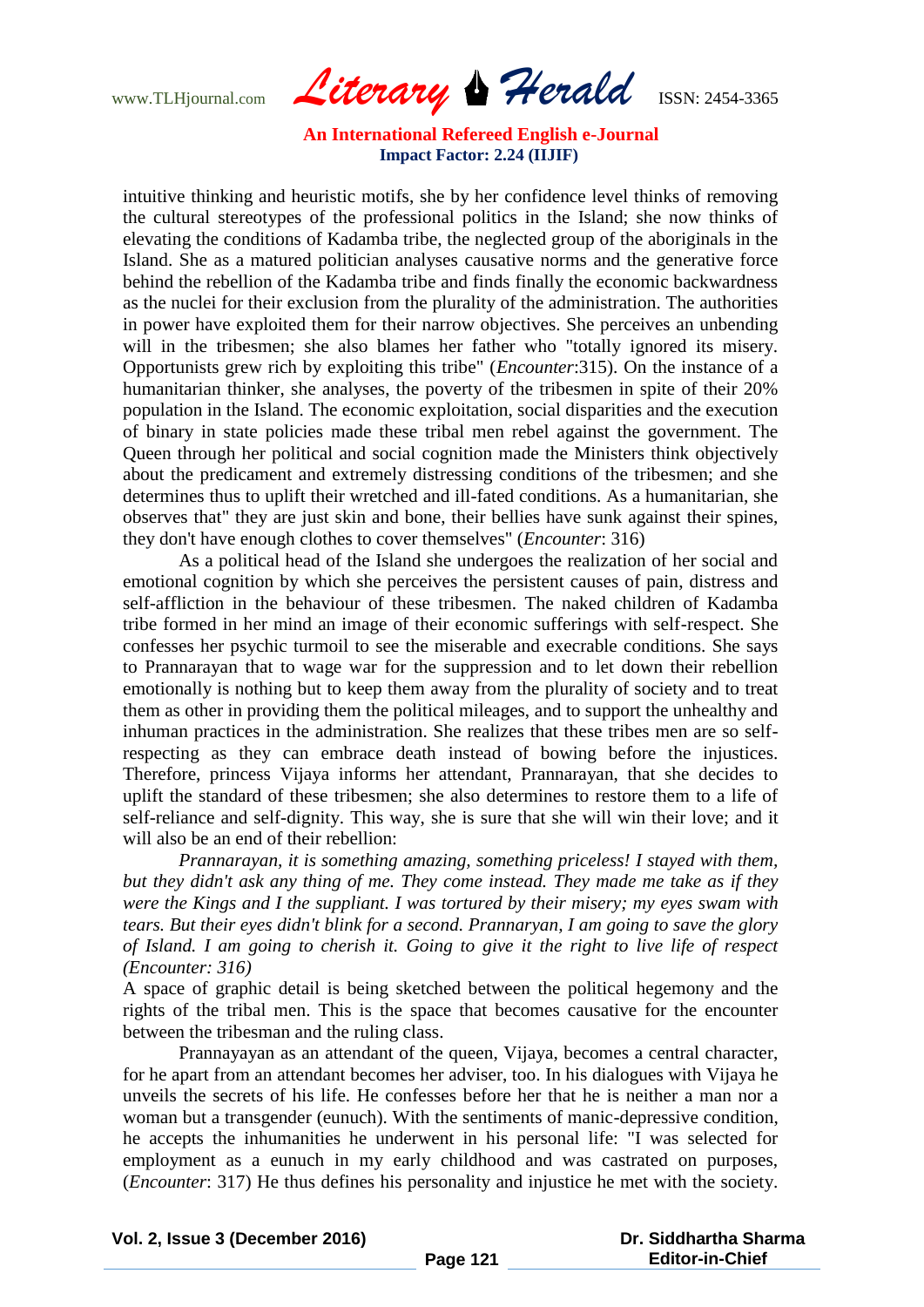www.TLHjournal.com *Literary Herald*ISSN: 2454-3365

He appears a witty raconteur when he analyses the psychic instincts of man before Vijaya; "Sense is a scare commodity, which grows every moment, yet eternally falls short" (*Encounter*:317) Vijaya, for administrative decisions, invites the meeting of her Ministers and hand over them the copies of memorandum which is to be approved in the meeting of the cabinet. The memorandum to be passed is meant for decimating the social, economic and political problems of the Kadamba tribe.

Tendulkar here shows the post-colonial issues that entail in the tussel between the ruler and the ruled ones. The majority of the Ministers opposed the rehabilitative plan meant for the aboriginals (*adivasis*) of the Island. To Ministers these tribesmen are traitors and their rebellion should be suppressed; but to Vijaya they are beings and they should be included politically and economically in the main stream of the administrative policies. Vijaya accuses the politicians, including the King, her father, of the miserable conditions for these tribesmen. The Ministers find offensively selfassured method in Vijaya for exercising the unwarranted political powers against them; and they take this exercise as the transgression of constitutional limit. The entire cabinet goes against her decision, and they think first of resigning from their posts; but later they begin to weave a political plot against her. However, Vratyasom suggests her: " let a tribe destroying itself, be destroyed" (324) The cruelty and the feelings of selfcenteredness reflect the colonial thinking of the ministers; they regard these tribesmen as an object which is meant for suppression and oppression. Vijaya as a humanitarian thinks of coding strongly their right to exist; and she becomes reactive against the advice of the Ministers:

*I wish to wipe away the terrible injustice that has been taking place from the time of my father and other Kings. I wish to be released from my mental anguish I have prepared this-this plan-after a lot of thought. My whole prestige is bound up to with it. I so-so badly want it to be passed: It is my hope that the cabinet will consent. (Encounter*: 324)

The anxiety level of Vijaya's interior regions of mind brings up in her an emotional anguish. This mental process in the psychic regions of her mind exhibits externally the subjective experience. To Gerald Blum,

*"The major dynamic function of anxiety operates at the unconscious level in the form of warning signal to the ego of impending danger from inner impulses .... The ability to judge and anticipate a threat results in the taming of anxiety through the creation of manipulatable replica of potential traumas. Anticipatory anxiety alerts the ego that it must cope with the situation." (4)*

Vijaya is embroiled up not only by her father, but by other Kings of the Island, too, for the insolubility of the tribal issues. The problems related to the Kadamba tribe as the aboriginal imprint her cognitive insight. This cognition as the perceptivity causes in her a mental force by which she analyses socio-cultural configuration, socioeconomic issues and socio-biological causes for the existing backwardness of the tribe. The cognitive insight makes her stress on the holistic treatment and the impingement of the relational congruence among man, nature and society. The political wish of Vijaya runs apart from her predecessors, including her father, and it reflects two major deviation from the existing system of the Island: the inclusive growth for all the sections of society and the assimilative processes in the administration. The theoretical principles bring into being the distanciation between man and man of the same society only on the basis of ethnic identity and cultural differences: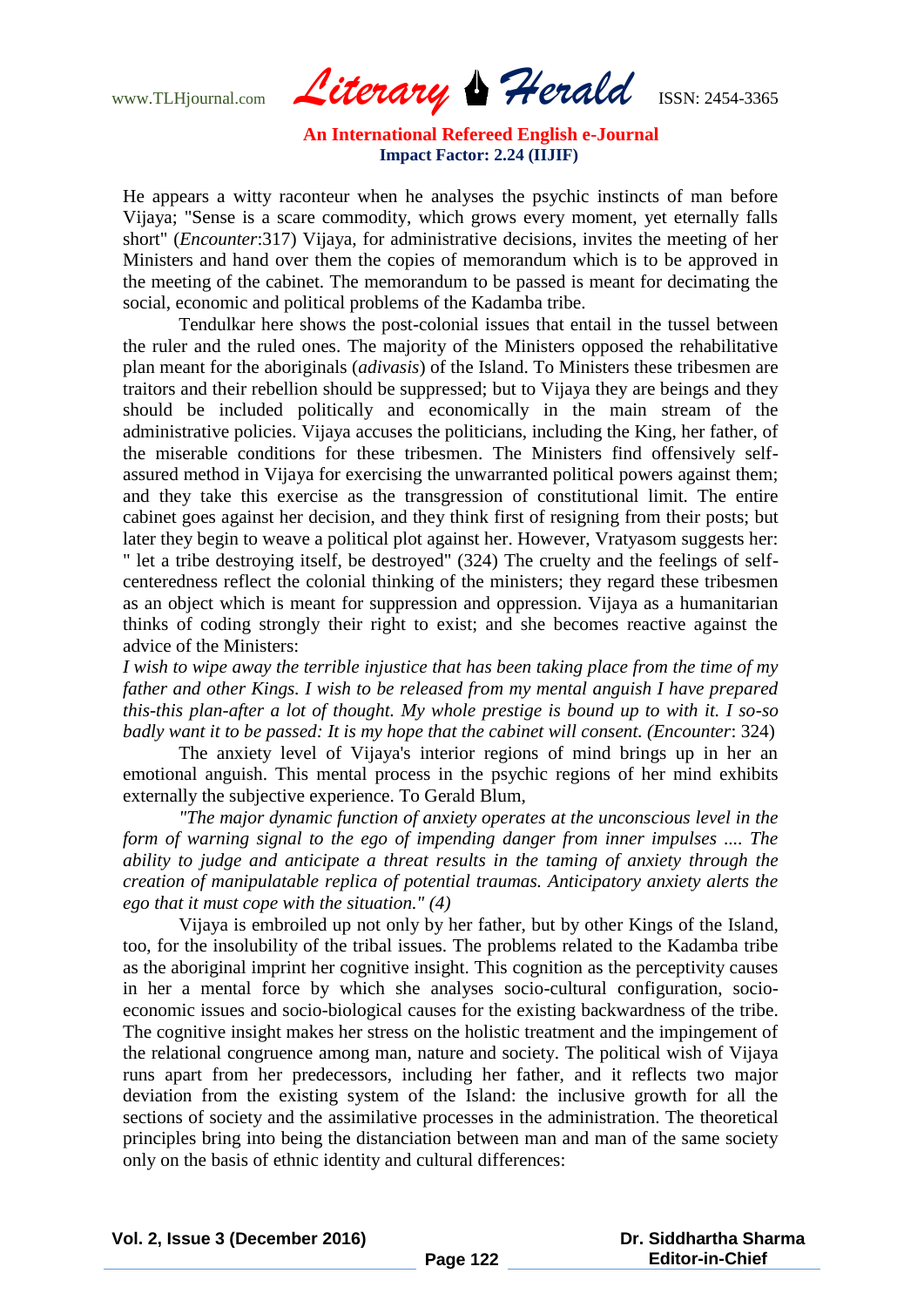www.TLHjournal.com *Literary Herald*ISSN: 2454-3365

*Aryo-Brahamanic tradition has co-existed with the native aborigins (Janas) and despite differences and minor conflicts, learnt from each other and coexisted without defacing one another's identity and styles of life. This kind of pluralism can be characterized as the integral pluralism where cultural diversity and social minorities co-exist with in a loosely structured unity and the part enjoys a fair degree of autonomy within the whole.(5)*

The cabinet colleagues regarded Vijaya as a rubber stamp or a puppet ruler without any administrative experience. The words of Prannarayan show the emotional regeneration of Vijaya's mind: "your Highness youself said sometime ago....that you wish to have the credit of achieving what had not yet been achieved: (*Encounter*: 325)

The immediate appearance of two "pen-bearers" brings forth a change in the situational and contextual realities in act II of the play. The readers find the constitutional crises in the Island because of the dissention and discard between Vijaya and the cabinet for the approval of her plan. There comes a division of opinion so far as the support of the plan is concerned. Aranyaketu offers his support in favour of the plan, while Vratyasom and Pishtakeshi oppose her plan and regards her "a born dictator (331). Prannarayan tells them about the schedule of the meeting and the Ministers plan to show "unspeakable vengeance" and decide "to give her a strong answer" (332) in order to disapprove of her plan meant for the elevation of the tribes men. Thinking with "thuggery" they try to prepare the maleficence and invite a mob of antisocial elements in the form of tribesmen. The Ministers ill-advised these antisocial hooligans and suggest them to attack the palace of the queen with their demands. They also plan to hold the favour of the mob and teach a lesson to a brat like Vijaya. This perhaps becomes an example of the worst treachery of the Ministers against Vijaya, the Queen:

*"Like any other goods that are available whole sale, the people, too, have their agents. They will sell any stupid idea to the mob. In return, they ask for its anger. Of course, when using this anger for political purposes, statesmen have to give these agents some payment-either money or concessions or protection-because the mob is not a full time business with some of them. Their business is separate and requires several types of protection (Encounter: 334)"*

Here lies the plan of the secret stratagem of the Minsters against Vijaya. Vratyasom assures Bhagadanta for all protections in order to implement the plan but he secretly supports the cause of the tribes men because of the extremely involved cruelty in the manoeuvre of the Ministers. Vratyasom tries to persuade him by saying that the plan of the queen is not meant for the upliftment of the tribe, but for usurping the autonomy of democracy and the powers of the Ministers. With the situational realities, there comes a shift in the narrative and now the audience face theatrically the drama of the crowd in front of the palace. These politicians weave the gossamer threads of the political gimmick and a mechanical device for controlling and holding the things in their favour. Vijaya too plays a scheme when she promises Bhagadanta the offer of after highest order of Umbugland. The supreme court of the Island also stays the plan of the queen. Hence, the drama of encounter continues.

In the scenic continuity of the structure of the play, the queen succeeds in creating a divide among the Ministers, and Bhagadanta as her confidant and he reports the queen about the treachery of Vratyasom. She also comes to know about Vratyasom as "a breaker of homes" (339) All the Ministers come to Vijaya and suggest some remedial measures in their face-to-face meeting, but she insists strongly on one point: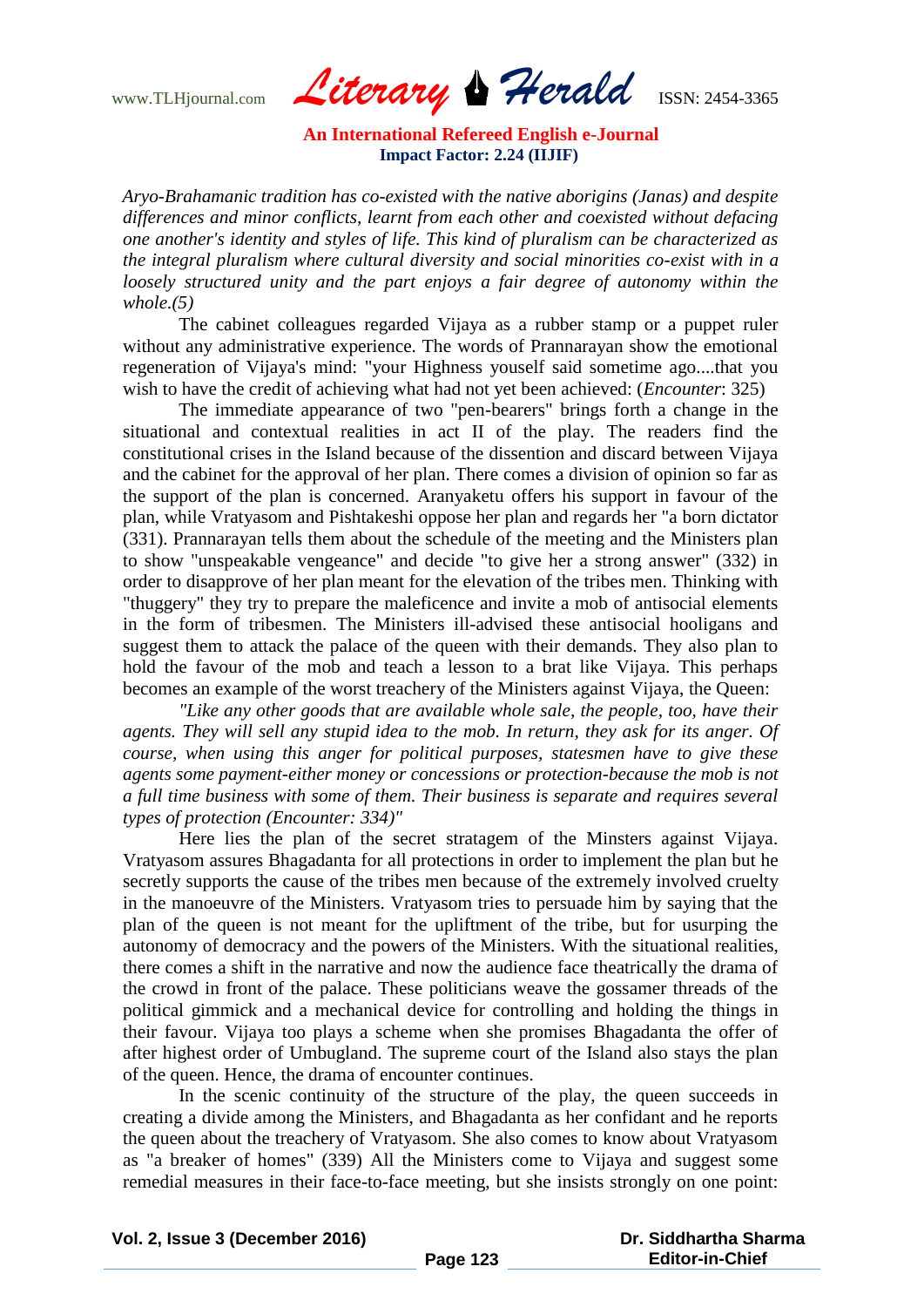www.TLHjournal.com *Literary Herald*ISSN: 2454-3365

to sign her proposed plan, meant for the well being of Kadamba tribe. She charges Aranyaketu for besieging the palace by his imprudent act. Vijaya as a matured politican talks about the image that shows an option of the two roads to Arnyaketu:

*"You prefer to have two roads, Aranyketu; in other words you make the most determined efforts to put one foot on each of the two totally opposite roads, and to walk on both at the same time! Very, very pitiable and terribly amusing. Fifty years old and still trying to walk in two opposite directions at once. Just for a seat in the government (Encounter: 342)."*

She negates thus the colonial consciousness and the feudalistic mentality; she opposes strongly the parasite and blood sucking politicians of the Island. She understands the evil intents of his Ministers and prepares herself to face the hired mob of her Ministers; she puts the armed guards on alert. She instructs the guard to baffle the sinister plan of her Ministers. As an administrator of self-confidence, she says to Prannarayan: " I am a Queen! I am not a puppet" (343). She is ready to carry forward her plan " for the welfare of a whole society" and it will prove any day "greater than one's personal ambition" (344). Prannarayan tells her about the uncontrolled mob outside of her palace; but Vijaya remains unyielding before the political gimmick of her cabinet. She once again asserts her decision.

The arguments of Vijaya for holding more powers for the execution of the tribe indicate the prevailing conditions of the existing political system in the Island. The similar conditions are traceable in Indian political system after the death of Nehru. His daughter Indira like Vijaya became the Prime Minister of India and she, too, faced the similar problems because of the opposition of the veteran politicians. The constant etchings existed between the ruler and the pressure group for some contradictory issues; the execution of the altruistic motifs for the good of common men and the egoistic reflections satisfying the selfishness of the veteran leader. Vijaya begins to open the secrets of her plan in her dialogues she makes with her attendant, Prannarayan. She expresses her wish to rule the Island for a hundred years:

*"I am young! I've hardly begun my work! There are so many problems, so many dilemmas and obstacles and wants .... If I am not on the throne what will these useless old men do to the Island? I must look after everything! Let these Ministers come! Let their mob come! Let it happen! some final decision will be taken today, Prannarayan. Today is my supreme test (Encounter: 345)"*

The textual citation brings forth two measurably self-agreed propositions: that Vijatya aspires to exist independently; and that she, with her minimum selfunrestrained and autrocratic processes, tries to efface the negative and egoistic powercentric mythoi of the old and veteran politicians. Tendulkar, at the level of art, creates the character of Vijaya in order to show the personal and egoistic motifs in the political affairs of a country. Vijaya desires to centralize the political authority not for fulfilling self motifs and whims, but to use the power for the good of the common men and the marginalized subjects of the state. The sentiment of aversion arises in the mutual dialoguing between Vijaya and the cabinet; and this emotion of disgust generates the feelings of hatred and hostility, giving way to an encounter. Thus, she shows the aggressive mode in her behaviour. Her aggression reflects the two specific characteristics of her personality to wrest satisfaction from the outside world of her palace; and to destroy the existing corruption from the Island.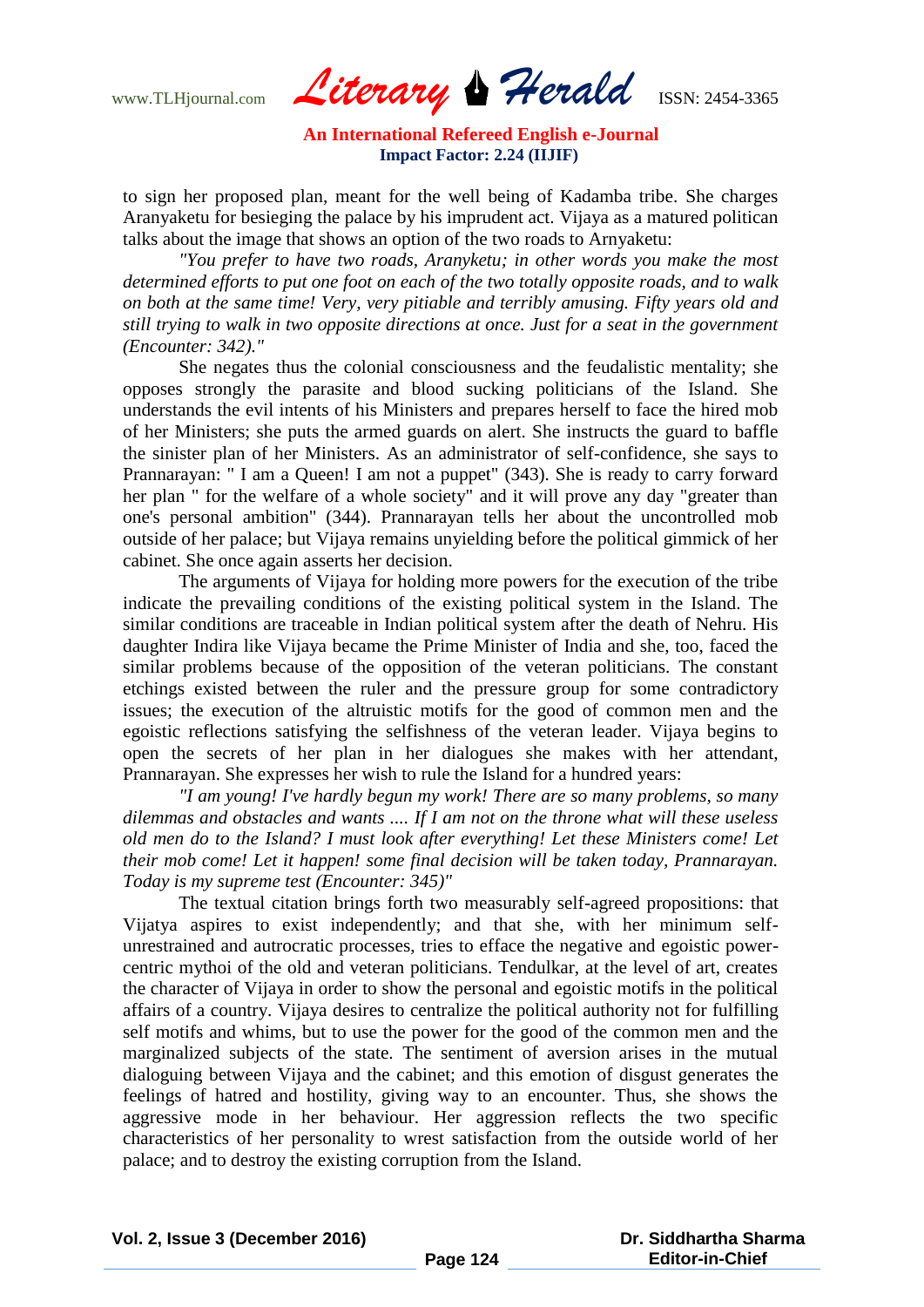www.TLHjournal.com *Literary Herald*ISSN: 2454-3365

All the Ministers talk together about the plan of the queen and the emerging rebellion of the tribe. The behavioural roguishness so reaches in the mind of Pishtakeshi as he says to his colleague, Karkashirsha about an ingenious plot he prepared against Vijaya:" I expect ten or twenty corpses today". (348) This foul game goes on and in the continuity of their political game, one of the Ministers, Vratyasom, goes a step ahead for destroying the very existence of the queen, Vijaya: "I can't see it properly, but it's a most violent spectacle. Well done! Fight on, my friend. Don't retreat! Ignore the bullets. It is better to die! Death to the Queen! (Encounter 348). Vijay, with full enthusiasm and confidence, reminds them about the shooting that goes on outside her palace. She appears a very strong leader when she says to Vratysom:

*You've guessed wrong again, Vratyasom. The shooting outside is going on at our command. And if necessary we will shoot the last survivor of that crowd-shoot him like a dog! We are just calculating whether or not there are enough bullets. (Encounter: 349)*

Vijaya as the queen of the Island develops her cognitive force of political thinking and this kind of cognition yields her an understanding of the situational and contextual realities. She finally traces the rascality of the old politicians, disguised miscreants as violent mob and the group of dissenting people in the crowd. She understands the hostile opposition of her ministers, and as the queen she creates a surprise to them when she orders them "to go out and try to pacify the crowd" (350). The Ministers accept the command of the queen with conditions: the first condition is to stop the implementation of the Kadamba plan and restore the political powers of the Ministers. Vijaya negates the assertion for powers:

*So, we have heard! Karkashirsha, Vratyasom, Pishtakenshi, we are father's daughter; we have grown up in the crowd and with the crowd-don't forget that ! Does the crowd make these demands, or the Ministers (Encounter:351)*

The Ministers hardly face up the charges of Vijaya, the Queen, and they don't reply her. Vijaya goes on charging them as the persons who are accused of inciting the crowd to violence and unlawful activities. Vratyasom takes on it as slanderous charge. Amidst these happenings, Prannarayan appears on the stage and lets the queen know about the anger and violence of the crowd. Vijaya dramatically comes out side of her apartment and faces the crowd; she shares her plan and its benefits with the violent crowd. At first the angry crowd threw stones on her; she responded and showed reactions to the violent crowd. She regards it "enough of the foolishness" (353) Her confidence to tackle the situation makes her speak before the crowd and surprisingly she succeeds to send a message to the crowd for maintaining the peace of law and order. As a psychologist, understanding palpitating nerve of the people, she comes to a decision that the people in anger do not want to continue for violence, but they expect more than their existing facilities from the queen for their future. And she assures them thus:

*But the crowd were listening ... They wanted something more. We felt pity for the silence of that enormous crowd we said, we will strive for the welfare of our people. Even then their silence persisted. We said, Taxation is hereby abolished. Yet they were silent. We said we shall institute a public enquiry into the private property of our Ministers, who have today gone against the interest of the people. (Encounter: 353)*